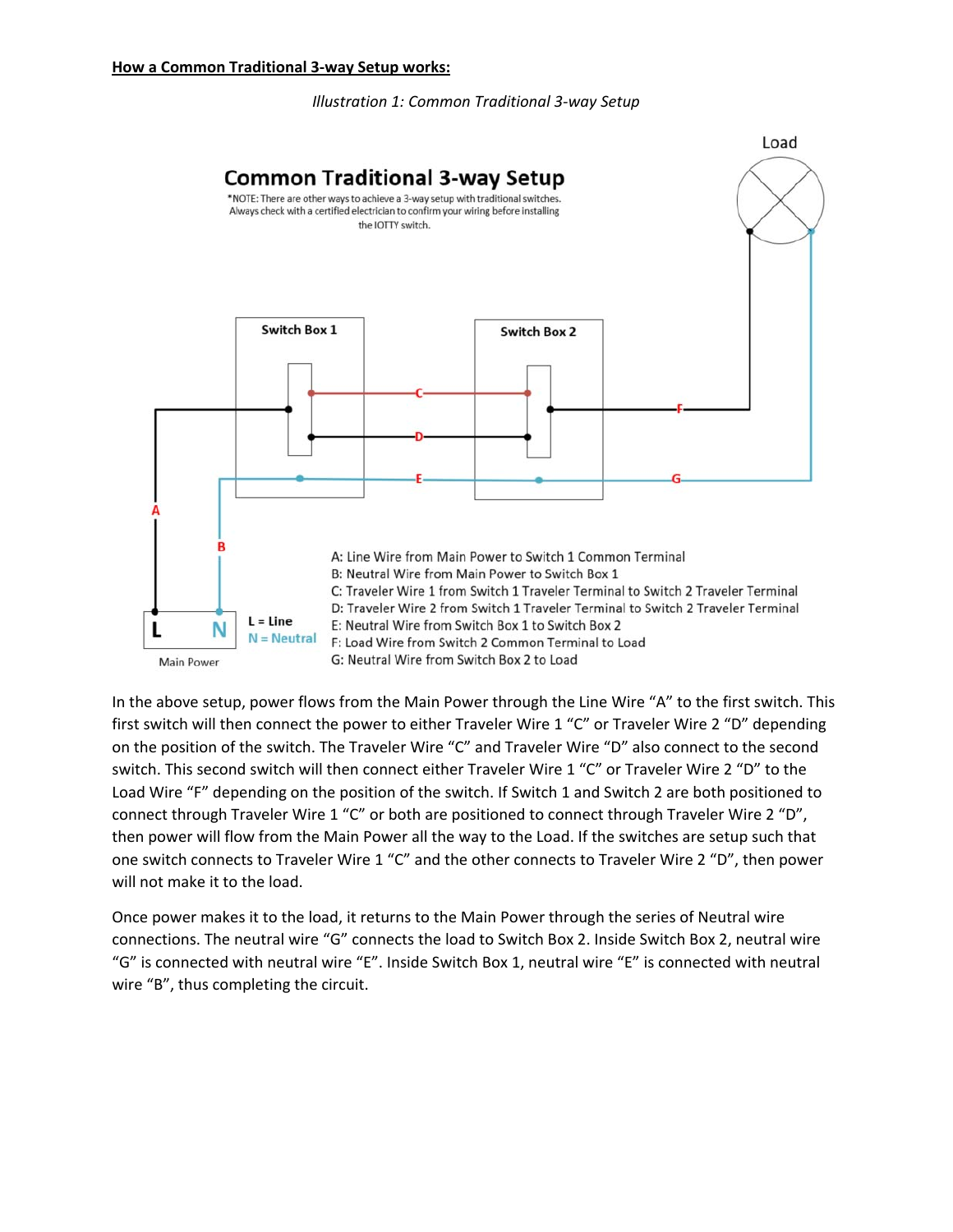

In the above setup it is important to note that for the IOTTY switches, the IOTTY "L" lead must be connected to a constant source of power and the IOTTY "N" lead must be connected to the Neutral. This ensures the switch has a constant power supply for the backlight and wifi modules. When pressing the switch on the IOTTY, you are actually opening (stopping the flow of power) or closing (allowing the power to flow) a relay between "R1" and "L1". In Switch Box 1 both the "R1" and "L1" leads are capped off because if they were used to control the flow of power, then Switch Box 2 would not have a constant power supply. Instead, when you press Switch 1, it will send a signal via wifi to Switch 2 that will change the position of the relay in Switch 2.

In the above setup, power flows from the Main Power through the Line Wire "A" to the first switch box where it is connected to both Traveler Wire 2 "D" and the IOTTY "L" Lead. In this setup, Traveler Wire 1 "C" is capped off at both ends as it will not be used. Traveler Wire 2 "D" carries the power to Switch Box 2 where it connects with the both the IOTTY "L" Lead and the IOTTY "R1" Lead. Then the IOTTY "L1" lead is connected with the load wire "F". When the switch is pressed, the relay between "R1" and "L1" will be opened or closed, preventing or allowing, respectively, the power to flow all the way from the Main Power to the Load.

Once power makes it to the load, it returns to the Main Power through the series of Neutral wire connections. The neutral wire "G" connects the load to Switch Box 2. Inside Switch Box 2, neutral wire "G" is connected with neutral wire "E". Inside Switch Box 1, neutral wire "E" is connected with neutral wire "B", thus completing the circuit. Both IOTTY Switches also connect into the neutral wire connections as illustrated to ensure they have a constant power flow.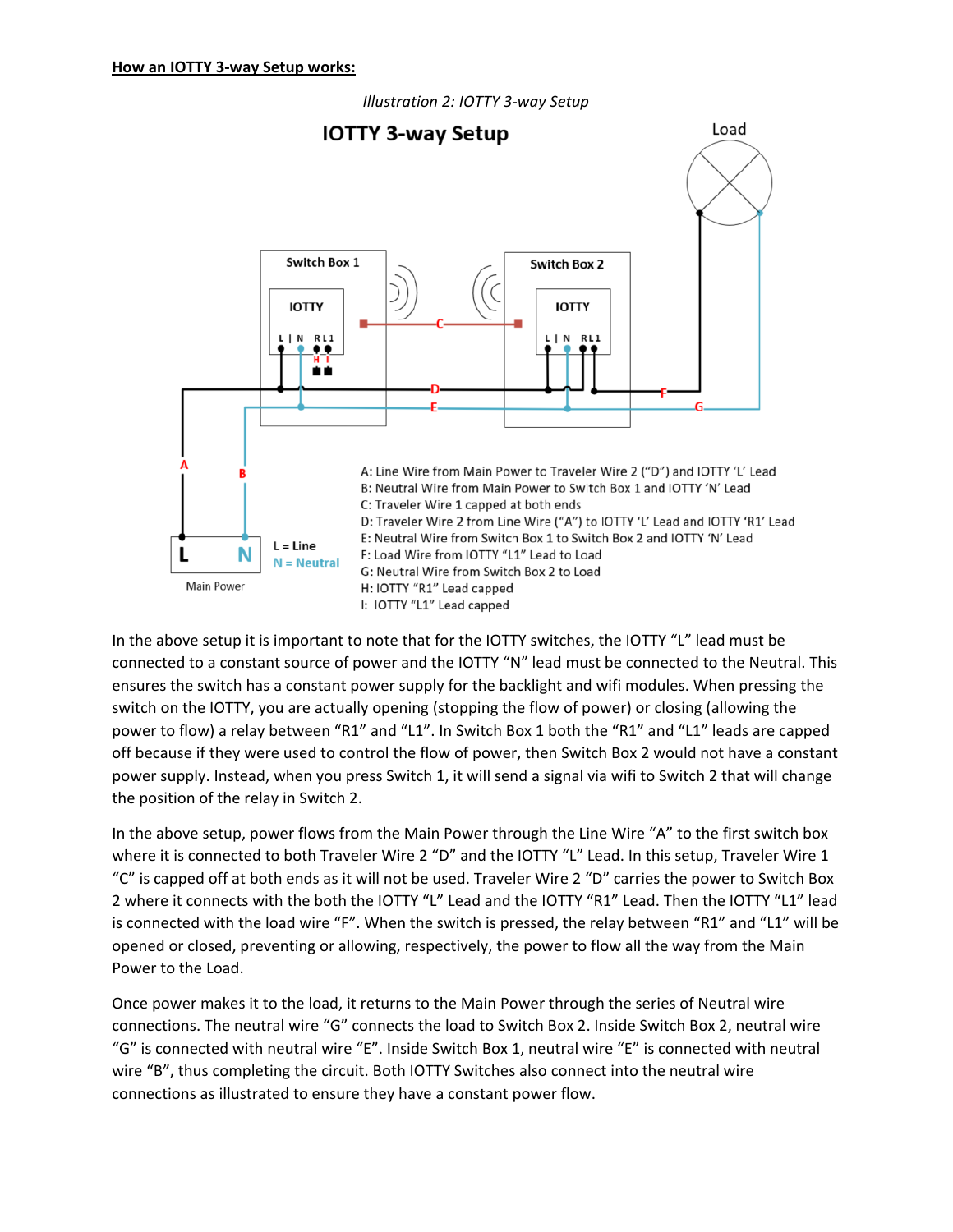# **Converting a Common Traditional 3‐way Setup to an IOTTY 3‐way Setup:**

WARNING: For safety, always turn off power at the breaker before doing any electrical work.

There are multiple ways to achieve a 3‐way setup so you should confirm with an electrician your setup is as seen in illustration 1. The following instructions are based on converting a 3‐way setup as seen in illustration 1 to the IOTTY 3‐way setup. If your existing 3‐way setup is not as seen in illustration 1, your electrician should still be able to achieve the required IOTTY 3‐way Setup based on the illustration.

# *Instructions:*

- 1) Turn Power at the breaker off
- 2) At each switch, mark the common wire (each switch will have two terminal screws of the same color and a common screw of a different color. Mark the wire connected to the different colored screw).
- 3) Determine which box has the line (power) coming into it and which box has the load going out. The box that has the line coming in will be wired as a pass-through box as seen in Illustration 2 (Switch Box 1). The box that has the load going out will be wired as the control box as seen in Illustration 2 (Switch Box 2).
- 4) Start in Switch Box 1
	- a. Disconnect the previous switch
	- b. Connect the "N" Lead on the IOTTY switch to the Neutral in the box
	- c. Connect the Line Wire with the "L" Lead on the IOTTY switch and one of the Traveler Wires going to Switch Box 2 (Note which color the traveler is).
	- d. Cap off the unused Traveler Wire
	- e. Cap off "R1" and "L1" Leads on the IOTTY switch
- 5) Finish in Switch Box 2
	- a. Disconnect the previous switch
	- b. Connect the "N" Lead on the IOTTY switch to the Neutral in the box
	- c. Connect the Traveler Wire from step 3c with the "L" Lead on the IOTTY switch the "R1" Lead on the IOTTY switch.
	- d. Cap off the unused Traveler Wire
	- e. Connect the "L1" Lead on the IOTTY switch to the Load Wire
- 6) Install Glass Faceplates
- 7) Turn Power at the breaker on